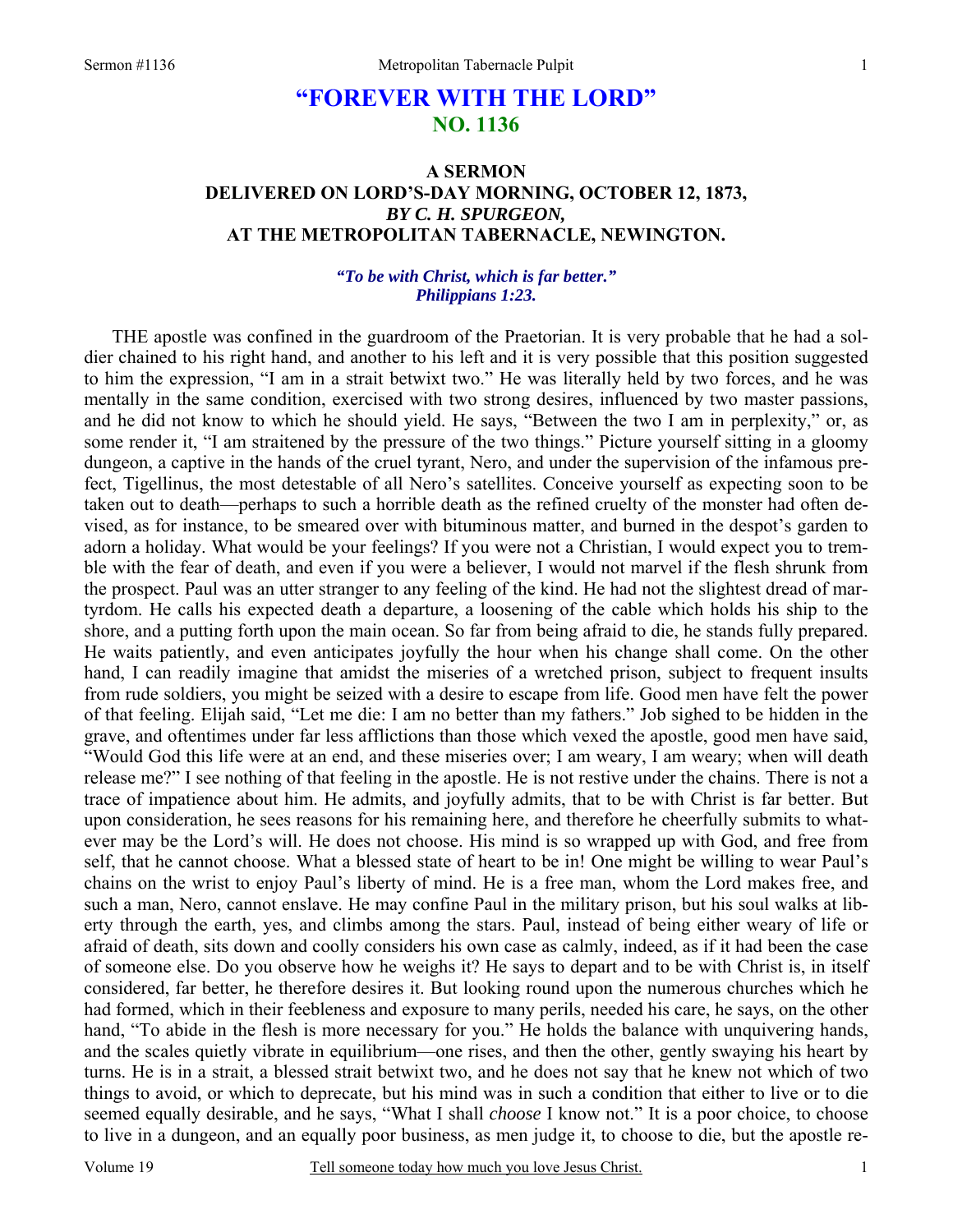gards both of them as choice things, so choice that he does not know which to select. He deliberates as coolly and calmly as if he were not at all concerned about it. And indeed, it is fair to say he was not at all concerned about it. He was moved by a higher concern than any which had to do with him, for his main objective was the glory of God. He desired the glory of God when he wished to be with Christ. He desired the same when he was willing to remain with Christ's people and to labor on.

His mind, as we have seen, hung in equilibrium between two things, but he is clear enough upon one matter, namely, that considering his own interests, it would greatly increase his happiness to depart and to be with Christ. He had said the same before, when he declared that, "To die is gain." He had no doubt that to be loosed from the body, and allowed to fly away to Jesus would be a great blessing to him. Of that assurance we will now speak.

**I.** The first thing to which I shall call your attention is THE APOSTLE'S CERTAINTY CONCERN-ING THE DISEMBODIED STATE—"Having a desire to depart and to be with Christ, which is far better." Now, the apostle was an eminently conscientious man. At the time when he was a Jewish teacher, whatever else he might not be, he was very conscientious—he verily thought that he did God service in persecuting the Christians. And throughout the whole of his subsequent career, in every incident of his history we mark him as pre-eminently a man guided by conscience. If he believed a thing to be right, he attended to it. And if anything struck him as being wrong, he could not be persuaded to countenance it. He would not do or say that which he did not fully believe to be right and true. It is a grand thing to meet with a witness of this order, for his testimony can be relied upon. What such a man affirms we may be quite certain is correct, so far as he knows.

And also, the apostle was eminently cool. He was a man of well-balanced reason. I should think that logic greatly preponderated among his faculties. John has a warm and glowing heart, and one does not wonder that he is rather a warm lover of Jesus than a systematic unfolder of doctrine. Peter is impulsive, and when he writes, he writes with force, but it is not the force of reasoning. Paul is calm, collected; you never find him excited beyond the bounds of reason. He is as orderly, correct and argumentative as a Grecian sage. He is enthusiastic to a white heat, but regardless, he still holds himself well in hand. The steeds of his imagination can outstrip the wind, but he always holds the reins with a strong hand, and knows how to turn them, or to make them stand still at his pleasure. It is a great thing to receive the testimony of a man who is both conscientious to tell what he believes to be true, and calm and logical to form a clear judgment as to what is really fact.

Now this man, Paul, was convinced that there is a future state for believers. He was quite sure about it, and he believed it to be a future conscious state which commenced the moment one died, and was beyond measure full of blessedness. He did not believe in purgatorial fires through which believers' souls must pass. Much less did he believe the modern and detestable heresy which some have endorsed that, like the body, the soul of the saint dies until the resurrection. But he was known to speak of being "absent from the body, and present with the Lord," and here he speaks about departing not to sleep or to lie in the cold shade of oblivion till the trumpet should awaken him, but to depart, and immediately to be with Christ, which is far better. What had made this very conscientious and very collected man come to this conclusion? I suppose he would have replied, first, that he had been converted by a sight of the Lord Jesus Christ. On the road to Damascus, while desperately set against the religion of Jesus, the Lord Himself had appeared to him, so that he had seen Jesus with his own eyes, and had heard Him speak. About that sight and sound he had no question. He was sure that he had seen the Lord Jesus and heard His voice. He was so certain of this that he was led to give up his position in society, which was a very elevated one, to lose his reputation, which he greatly valued; to be rejected by his countrymen whom he loved with more than ordinary patriotism, and to run continual risk of death for the sake of the truth to which he was a witness. He was content to be made the offscouring of all things for the love of that once-despised Savior who, out of the windows of heaven, had looked down upon Him in mercy. Now, he was quite sure that Jesus Christ came from somewhere, and went back to some place or other. He felt sure that there must be a place where the man, Jesus Christ, dwelt and he felt quite certain that wherever that might be it would be a place of happiness and glory. Recollecting the prayer of the Lord Jesus,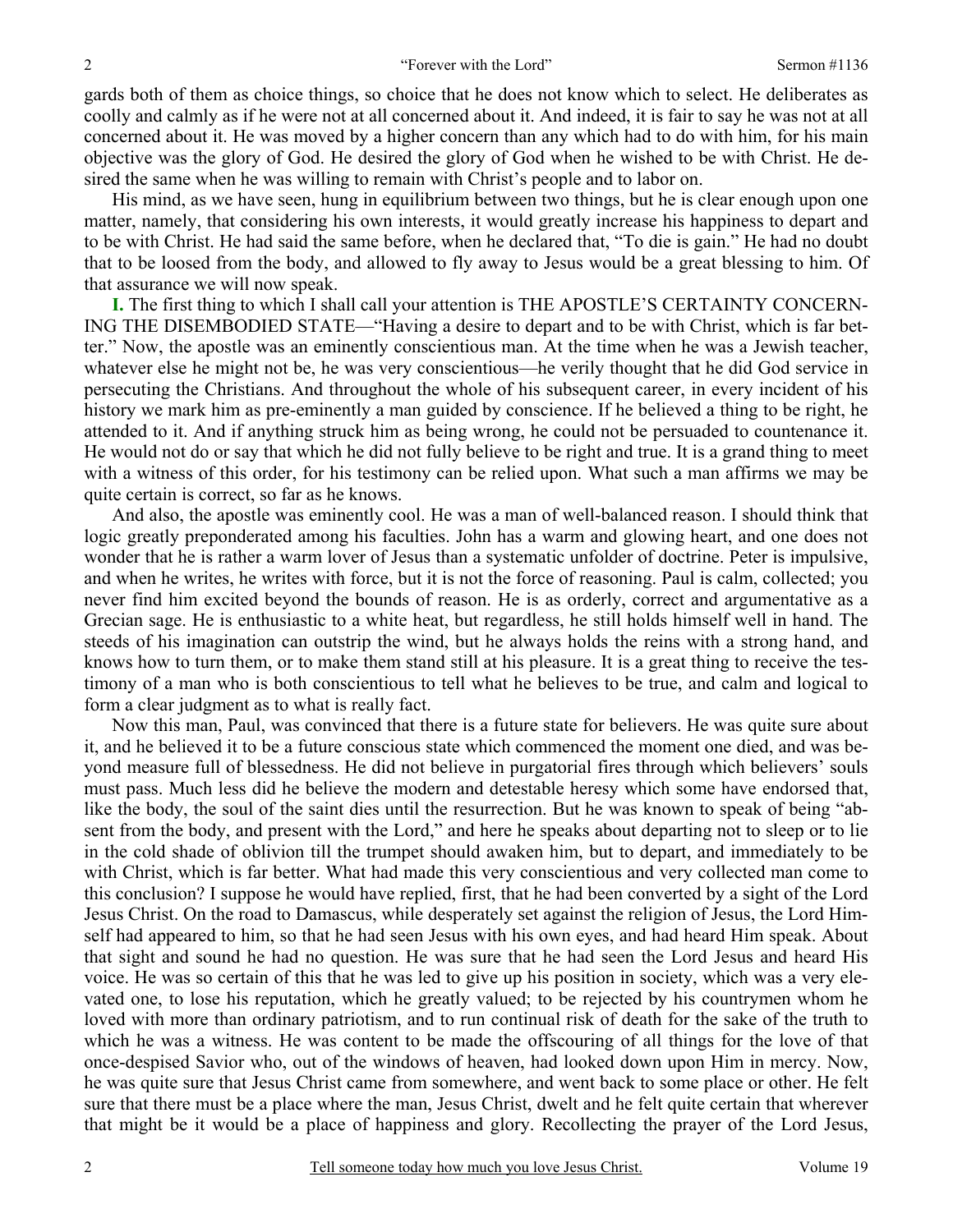which John had recorded, "Father, I will that they, also, whom You have given Me be with Me where I am, that they may behold My glory," he was quite certain that as soon as saints died, they would be where their glorious Lord Jesus was, and would share His honors.

Remember, also, that this judicious and truthful witness tells us that he had, on other occasions, distinct evidence of the disembodied state. He informs us that he was caught up into the third heaven, and there heard things which it was not lawful for a man to utter. He observes that he does not understand how he went there, but of the fact, he is quite sure. His body was here on earth still alive, and yet his spirit was caught away into heaven. The question with him was whether he was in the body or out of the body, and I dare say his metaphysical mind often tried to untie that knot. His soul must have remained in the body to keep the body alive, and if so, how could it go up to heaven? And yet he was quite clear that he had entered into heaven. At last the apostle came to the conclusion that whether in the body, or out of the body, he could not tell, but God knew. This, however, he was sure of, that he had been caught up into paradise, or the third heaven, and therefore there was a paradise. He had heard words which it was not possible for him to utter, therefore there was a place where glorious words were to be heard, and glorious words to be said. And he was quite sure, not merely as a matter of belief, but as a matter of observation*,* that there was a place into which disembodied spirits go, where they are with Jesus, their Lord, which is far better. It is clear that it would not be far better for a saint to die and sleep till the resurrection, than it would be to work on here. It would be evidently, by far, a better thing for saints to continue in life till Christ came, than to lie dormant in oblivion. Yet he says it is far better for them to depart, and the ground of his judgment lies in the fact that there is a place of real happiness, of intense joy, where it is far better for the disembodied spirit to be than for it to remain here in the body. About this Paul expressed no sort of doubt. There was such a state. It was a state of great joy so that, even to him who was one of the greatest apostles, the most useful of the saints, and the most honored with his Master's blessing—even to him to depart and to be with Christ would be far better.

I want you also to notice that he does not express any sort of doubt about his own entrance into a state of happiness as soon as he should depart. He does not say, as I am afraid many here would have done, "It would certainly be far better for me to die if I were sure I would be with Christ." Oh, no. He had risen above such hesitation. Dear brethren, it is a wretched state to be in, to be saying, "It would be sweet for me to depart, if, indeed, these glories were for me." He had got beyond all doubt as to whether eternal bliss would be his. He was sure of that, and why are we not sure? Why do we hesitate where he spoke so confidently? Had Paul something to ground his confidence upon which we have not? Do you suppose that Paul reckoned he would be saved because of his abundant labors, his earnest ministry, and his great successes? Far from it! Don't you know that he, himself, said, "God forbid that I should glory save in the cross of our Lord Jesus Christ"? As for anything that he had ever done, he declared that he trusted to be found in Christ, not having his own righteousness, which was of the law, but the righteousness which is of God by faith. Now, where Paul built, we build, if we build right! Our hope is founded upon the righteousness of Christ, upon the grace of God, upon the promise of our heavenly Father. Well, I dare to say it, Paul, the chief of the apostles, had not a solitary grain of advantage over any one of us as to the basis and essence of his hope. Mercy, grace, atoning blood, the precious promise—these, alone, he built on, for other foundation can no man lay. If Paul was sure of eternal bliss, I should be sure of it, too. No, I am! Are you, beloved? Are you equally as sure of being with Christ as Paul was? You should be, for you have the same reason for certainty as the apostle had, if, indeed, you believe in the Lord Jesus. God is not a God of perhapses, and ifs, and buts, He is a God of shalls and wills, of faithful truth, and everlasting verities. "He that believes on Him is not condemned." "There is, therefore, now no condemnation to them that are in Christ Jesus." "He that believes and is baptized shall be saved." "Who shall lay anything to the charge of"—whom?—Paul, the apostle? No, but "God's elect!" Of all of the elect, of any one of them whom you shall please to select, however humble, however obscure—they are all safe in Jesus. He was made sin for us that we might be made the righteousness of God in Him, and we may, each one of us cry, "I know whom I have believed, and am persuaded that He is able to keep that which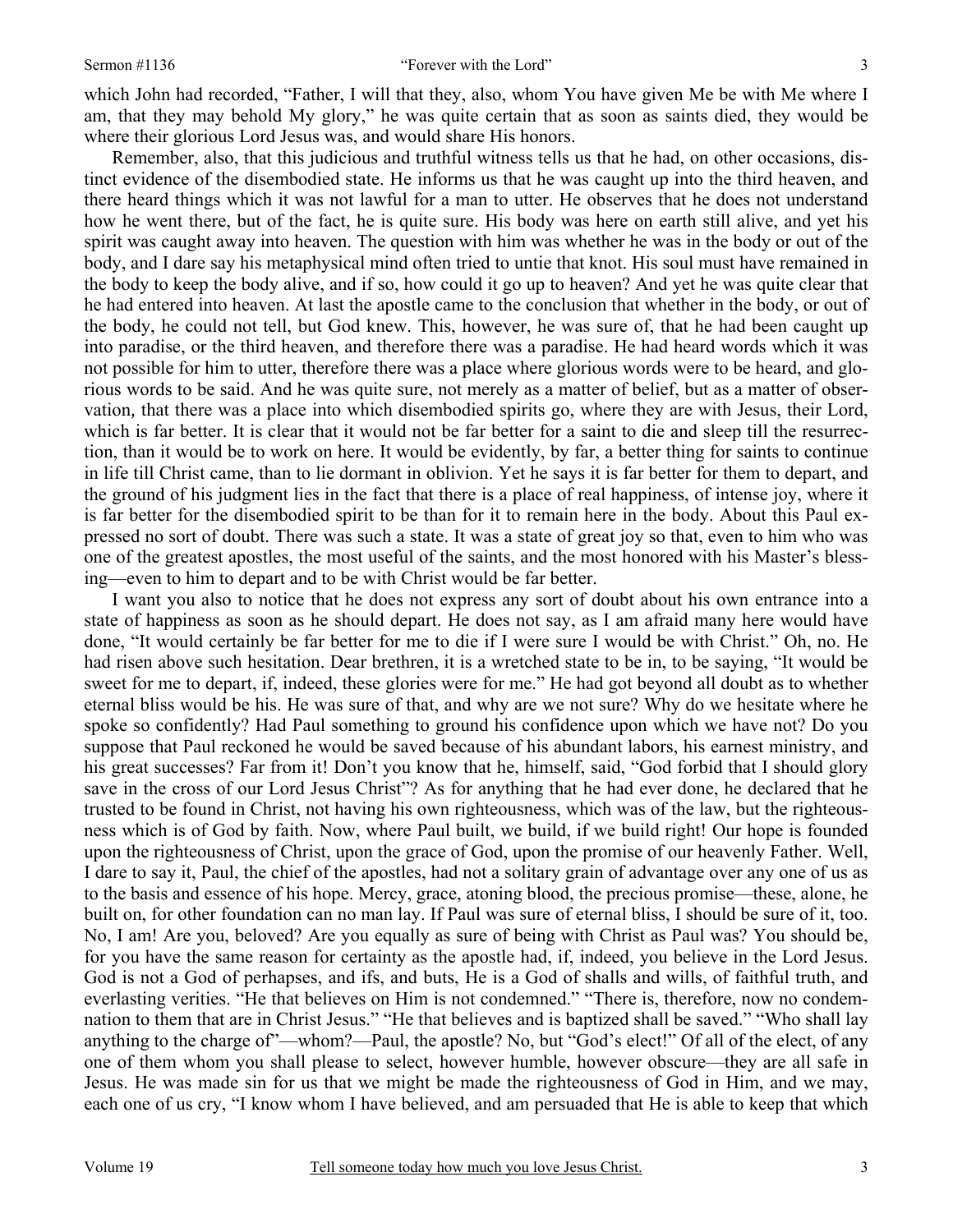I have committed to Him until that day." So much, then, concerning the apostle's certainty as to the disembodied state, its happiness, and his own possession of it before long.

**II.** It is very interesting to notice THE APOSTLE'S IDEA OF THAT STATE. He says, "To be with Christ." It is a one-sided idea, and it is almost a one-worded description of it: "To be with Christ." I have no doubt Paul had as enlarged ideas as to what the state of disembodied spirits would be as the most intelligent and best-read Christian that ever lived. I have no doubt he would have said, "Yes, there is fellowship among the saints. We shall sit down with Abraham, Isaac, and Jacob in the kingdom of heaven. It will certainly be as true in heaven as it is on earth that we have fellowship one with another." I have no doubt he believed that heaven was a place of a far clearer knowledge than any we possess below. He said so once—"Here I know in part, but there shall I know even as I am known." Some Christians have entertained the idea that they shall gaze upon the various works of God in distant parts of His universe, and enjoy infinite happiness in beholding the manifold wisdom of God—very possible, and if it will conduce to their happiness, very probable. Perhaps Paul believed all that, but we do not know whether he did or not. Here it is plain that he gives us only one idea. He was a man of great mind, and much information, but here he gives us only one idea—for my part, one that perfectly satisfies me, and I think one which charms and fills to overflowing the heart of every believer. He describes the disembodied state as "to be with Christ." A very exclusive idea! No, a very inclusive idea—for it takes in all the heaven which the largest mind can conceive. It does seem to omit a great many things, but I dare say Paul felt that they were such trifles that it did not matter about forgetting them.

Being with Christ is so great a thing that he mentioned only it. I think he did this first, because his love was so concentrated upon Christ that he could think of nothing else in connection with going away to heaven. There is a wife here, perhaps, and her husband has accepted an appointment in India. He has been gone a long time, and the years of his forced absence have been weary to her. She has had loving messages from him, and kind letters, but often she has sighed, and her heart has looked out of the windows towards the east, yearning for his return. But now she has received a letter entreating her to go to her husband, and without hesitation she has resolved to go. Now, if you ask her what she is going to India for, the reply will be, "I am going to my husband." But she has a brother there. Yes, she will see him, but she does not tell you that—her great thought is that she is going to her husband. She has many old friends and companions there, but she is not drawn to the far-off land by desire for their company—she crosses the sea for the sake of her beloved. But her husband has a handsome estate there, and he is wealthy, and has a well-furnished house and many servants. Yes, but she never says, "I am going to see my husband's home," or anything of that kind. She is going to her husband. That is the all-absorbing objective. There may be other inducements to make the voyage, but to be with her beloved is the master reason of her journey. She is going to the man she loves with all her soul, and she is longing for the country, whatever that country may be, because he is there. It is so with the Christian, only enhanced in a tenfold degree. He does not say, "I am going to the songs of angels, and to the everlasting *chorales* of the sanctified," but, "I am going to be with Jesus." It would argue unchastity to Christ if that were not the first and highest thought. To come back to the figure, and it is one which Christ, Himself, would approve of, for He continually uses the metaphor of marriage in relation to Himself and the soul—if that woman did regard as the first thing in that journey out to the East, the sight of some other person, or the mere enjoyment of wealth and possessions, it would argue that she had little love to her husband, that she was not such a wife as she ought to be. And if it could be so that the Christian should have some higher thought than being with Christ, or some other desire worth mentioning in the same day with it, it would look as if he had not presented himself as a chaste virgin to Christ, to be His and His alone. I see, therefore, why Paul calls the disembodied state a being with Christ, because his love was all with his Lord.

And, no doubt, there was this further reason among others—he was persuaded that heaven could not be heaven if Christ was not there. Oh, to think of heaven without Christ! It is the same thing as thinking of hell—heaven without Christ? It is day without the sun, existing without life; feasting without food; seeing without light. It involves a contradiction in terms: heaven without Christ! Absurd! It is the sea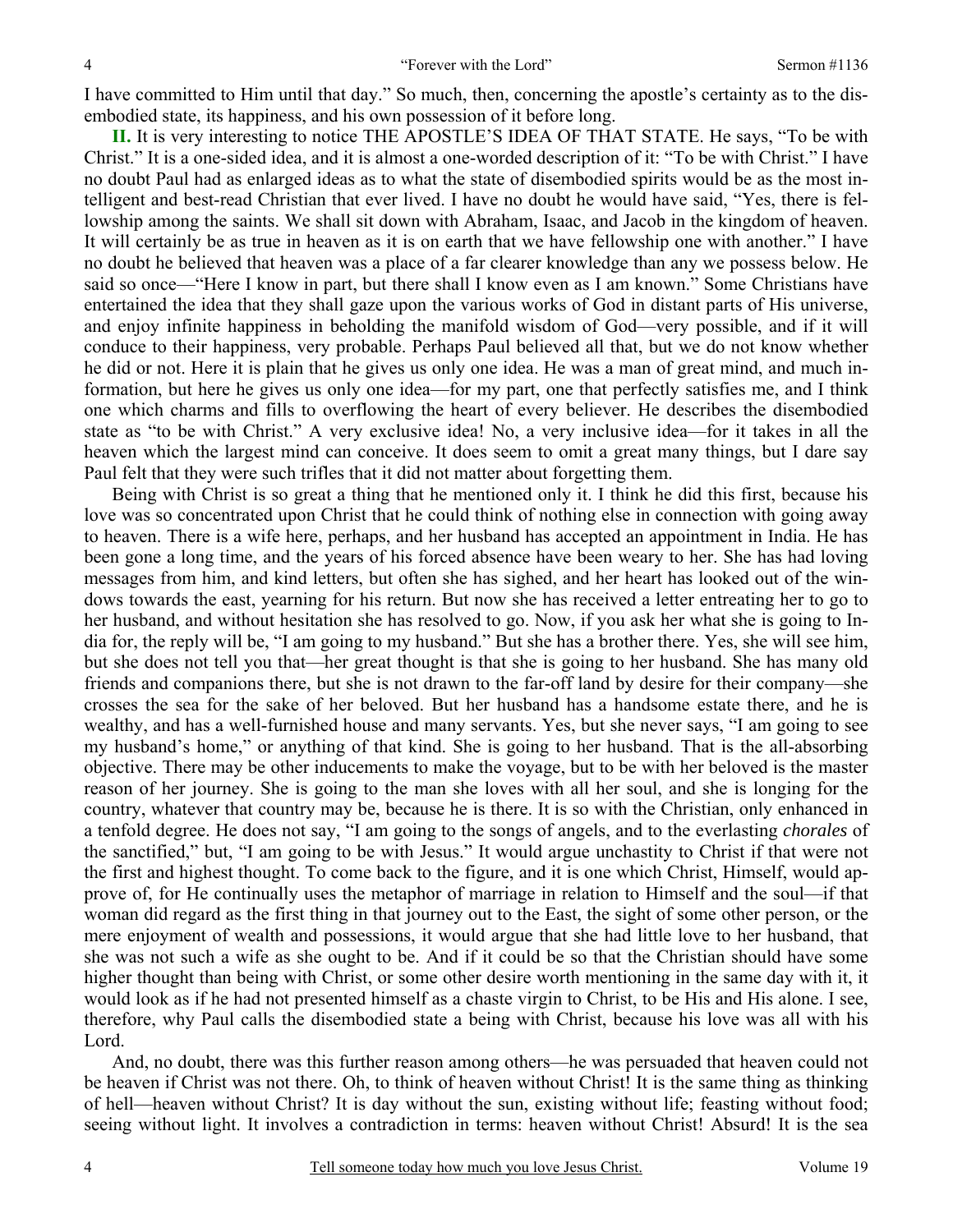without water, the earth without its fields, the heavens without their stars. There cannot be heaven without Christ. He is the sum total of bliss, He is the fountain from which heaven flows, the element of which heaven is composed. Christ is heaven, and heaven is Christ. You can change the words, and make no difference in the sense. To be where Jesus is, is the highest imaginable bliss, and bliss away from Jesus is inconceivable to the child of God. If you were invited to a marriage feast, and you were to be the bride, and yet the bridegroom were not there—do not tell me about feasting. In vain they ring the bells till the church tower rocks and reels, in vain the dishes smoke and the red wine sparkles, in vain the guests shout and make merry. If the bride looks around her and sees no bridegroom, the dainties mock her sorrow, and the merriment insults her misery—such would a Christless heaven be to the saints. If you could gather together all conceivable joys, and Christ was absent, there would be no heaven to His beloved ones. Therefore it is that heaven is to be where Christ is—

> *"To dwell with Christ, to feel His love, Is the full heaven enjoyed above! And the sweet expectation now, Is the young dawn of heaven below."*

 And, beloved, just to be with Christ is heaven—that bare thing! Excuse my using such words; I only want to make the sense stronger. That bare thing—just to be with Christ is all the heaven a believer needs. The angels may be there or not, as they will, and the golden crowns and harps present or absent as may be, but if I am to be where Jesus is, I will find angels in His eyes, and crowns in every lock of His hair. To me the golden streets shall be my fellowship with Him, and the music of the harpers shall be the sound of His voice. Only to be near Him, to be with Him—this is all we need. The apostle does not say, "To be in heaven, which is far better." No, but, "to be with Christ, which is far better," and he adds no description—he leaves the thoughts just as they are, in all their majestic simplicity. "To be with Christ, which is far better."

But what is it to be with Christ, beloved? In some sense we are with Christ now, for He comes to us. We are no strangers to Him. Even while we are in this body we have communion with Jesus, and yet it must be true that a higher fellowship is to come, for the apostle says that while we are present in the body, we are absent from the Lord. There is a sense in which, so long as we are here, we are absent from the Lord. One great saint used to say upon his birthday, that he had been so many years in banishment from the Lord. To abide in this lowland country, so far from the ivory palaces, is banishment at the very best. All that we can see of Christ here is through a glass darkly. Face to face is true nearness to Him, and that we have not reached as of yet.

What will it be, then, to be with Christ? Excuse me if I say it will be, first of all, exactly what it says, namely, to be with Him. I must repeat that word—it is heaven only to be with Him. It is not merely what comes out of being with Him, His company is heaven. Why, even to have seen Jesus in His flesh was a privilege—

> *"I think when I read that sweet story of old, When Jesus was here among men, How He took little children like lambs to His fold I should like to have been with Him then. I wish that His hands had been placed on my head, That His arms had been thrown around me, And that I might have seen His kind look when He said, 'Let the little ones come unto Me.'"*

I think I should have found a little heaven in gazing on that blessed form. But our text speaks of a different sort of being with Him, for there were people near Him here in body, which were a long way off from Him in spirit. The text speaks of being with Him in the spirit when the soul shall have shaken itself loose of the flesh and blood—and left all its slough behind it, and gone right away to bask in the glory of Jesus, to participate in the nature of Jesus and, best of all, to abide near His person, with the God-man Mediator, who is Lord of all.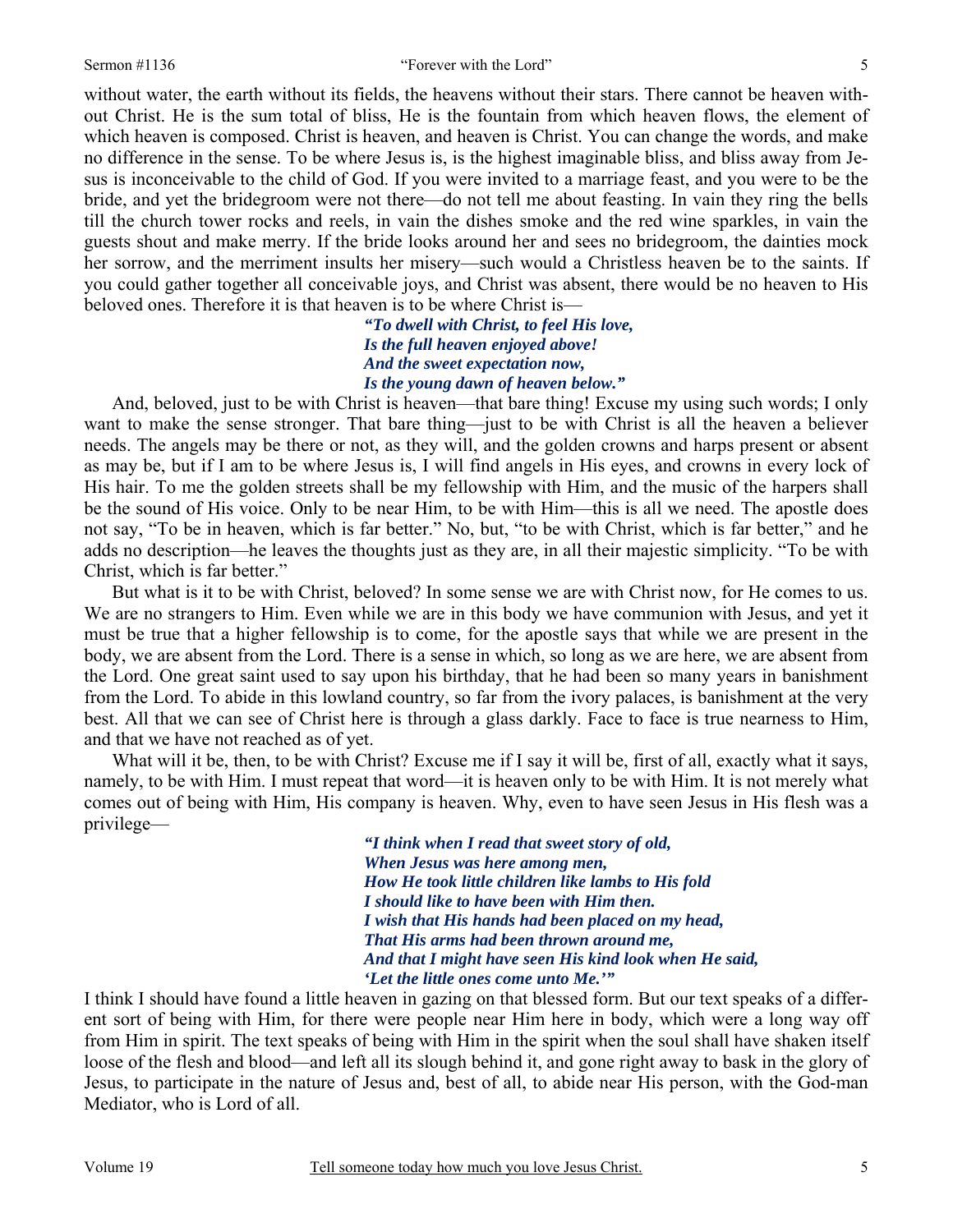Still, there will flow out of that nearness the following things among many others: we shall enjoy, first of all, a clearer vision of Him. Oh, we have not seen Him yet! Our views of Him are too dim to be worth calling sights. The eyes of faith have looked through a telescope and seen Him at a distance, and it has been a ravishing vision, but when the eyes of the soul shall really see Him—Him, and not another, Him for ourselves, and not another for us, oh, the sight! Is not the thought of it a burning coal of joy? The sight of His very flesh will charm us, His wounds, still fresh, the dear memorials of His passion still apparent. The perception of His soul will also delight us, for our soul will commune with His soul, and this is the soul of communion. The sight of His Godhead, so far as created spirit can see it, will also ravish us with joy.

 And then we shall have a brighter knowledge of Him. Here we know in part—we know the names of His offices, we know what He has worked, we know what He is working for us. But there those offices will shine in their splendor, and we shall see all that He did for us in its real weight and value. We shall comprehend, then, the height and depth, and know the love of Christ which passes knowledge, as we do not know it at this hour.

And with that will be a more intimate communion. Our soul will lean her head on Jesus' bosom; our heart will get into His heart and hide herself in His wounds. What must it be to speak to Him, as our soul will speak to Him, as our spirit nature will commune with His inmost nature*,* His spirit speaking to our spirits without a veil between! We shall not see Him looking down from the windows, but we shall rest in His arms, in a far more intimate communion than any we can enjoy this side the grave. Today I see Him through the grating of my prison windows, and my heart is ready to leap out of my body. What will it be when His left hand shall be under my head, and His right hand shall embrace me!

And then, beloved, when we shall be with Him it will be unbroken fellowship. There will be no sin to blind our eyes to His charms, or to entice us away from His love. Blessed be God, there will be no Monday mornings to call us back to the world, but our sacred Sabbath will last on forever. Doubts, backslidings and spiritual chills will then be gone forever. No more shall we cry, "Have you seen Him whom my soul loves?" But we shall hold Him, and never let Him go. There will be no need, even, for the spirit to fall asleep, and so suspend its joy. It will find its true rest in constant communion with Jesus. It is possible to live in fellowship with Jesus here always, possible, but, oh, how few ever reach it! But there we shall all have reached it, the very lowest among us, and we shall be with the Lord forever.

And then we shall have a sight of His glory, and though I put this after a sight of Himself, yet, remember, our Lord thinks much of it. He prayed, "Father, I will that they, also, whom You have given Me be with Me where I am, that they may behold My glory." We have seen something of His shame, and have been partakers in the reproach that is poured upon His gospel, but we shall see Him then, with silver sandals on the feet that once were mired by the clay of earth, and a crown of gold upon the once thorn-pierced brow. We shall see Him when His hands shall gleam as with gold rings set with beryl, and look no more like a malefactor's hand nailed to the cruel wood. Then shall we say—

> *"His body like bright ivory With sapphires overlaid, His limbs like marble pillars In golden sockets stayed."*

Then, looking on His face we shall understand Solomon's Song, when he said, "His countenance is as Lebanon, excellent as the cedars; His voice is most sweet, yes, He is altogether lovely." One would wish to leap right away out of this body to behold Him in His glory.

 And then, beloved, we shall share in the glory too, for His joy will be our joy, His honor will be our honor. Our spirits which wrestled hard here below, and had to strive against a thousand outward enemies, and inward doubts and fears, will then be all light, joy, gladness, full of the life of God, and beaming with ecstatic bliss. The Lord grant us to know this in due season, and so we shall, if indeed, we are believers in Jesus. So you see Paul's one idea was that he should be with Jesus. That was all; he cared little for anything else.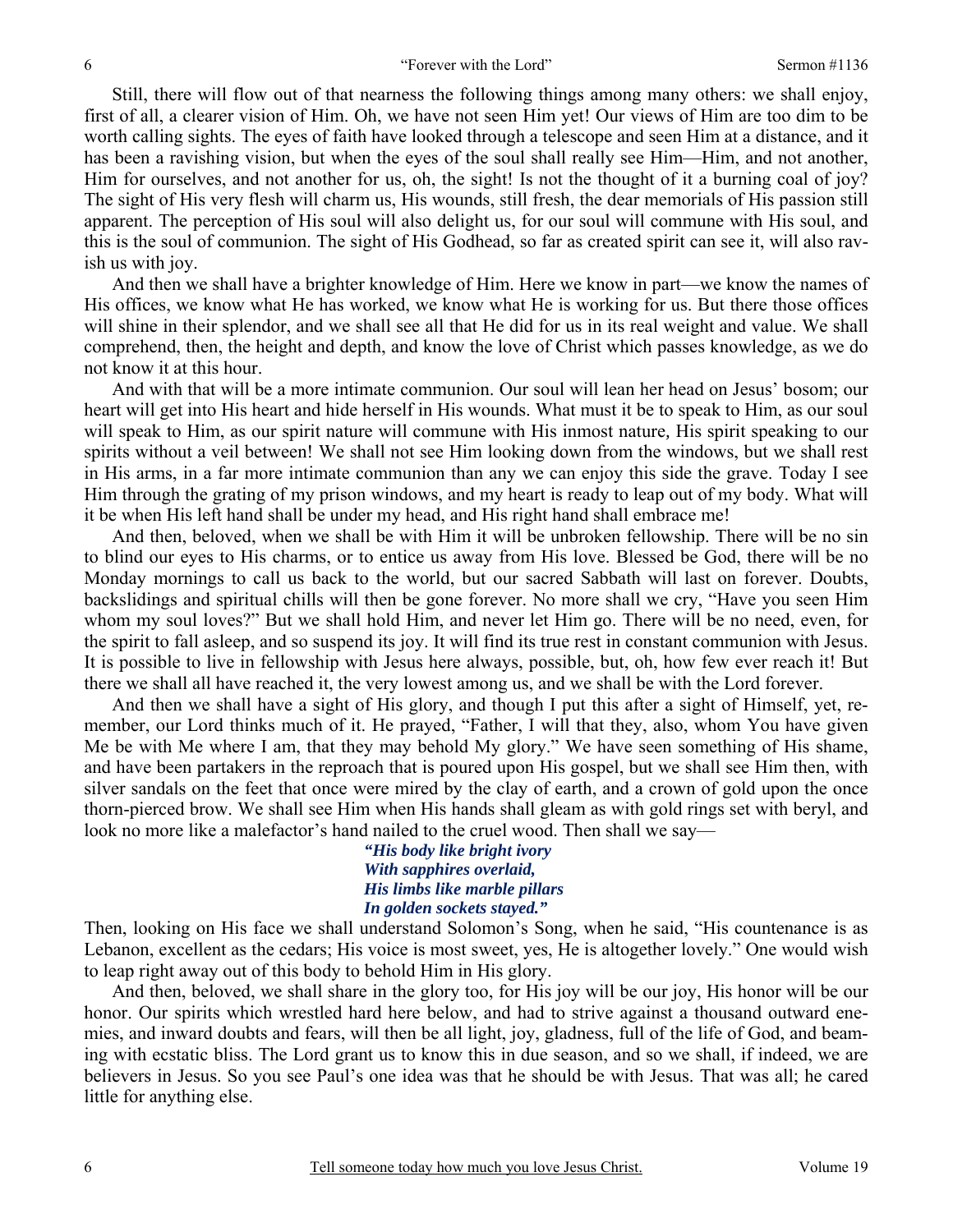#### Sermon #1136 "Forever with the Lord"

**III.** Very briefly, let us consider THE APOSTLE'S ESTIMATE OF THIS DISEMBODIED STATE. He says, "To be with Christ, *which is far better."* Now, the Greek has a triple comparative. We could not say, "Far more better," in our language, but that would be a fair translation. We will therefore read, "It is far rather preferable," or it is much better to be with Christ away from the body, than it would be to abide here. Now, you must remember that Paul does not claim that the disembodied state is the highest condition of a believer, or the ultimate crown of his hopes. It is a state of perfection so far as it goes—the spirit is perfect, but the entire manhood is not perfect while the body is left to mold in the tomb. One half of the saint is left behind in the grave. Corruption, earth and worms have seized upon it, and the grand concluding day of our manifestation can only come when the redemption of the body is fully achieved. The fullness of our glory is the resurrection, for then the body will be united to our spirit, and perfected with it. At present the saints who are with Jesus are without their bodies, and are pure spirits. Their humanity is in that respect maimed. Only half their manhood is with Jesus. Yet even for that half of their manhood to be with Christ, is far better than for the whole of their being to be here in the best possible condition. Now, the apostle does not say that to be with Christ is far better than to be here and to be rich, young, healthy, strong, famous, great, or learned. Paul never thinks of putting those petty things into contrast with being with Christ. He had got above all that. There he was sitting chained in the dungeon, the poorest man in the emperor's dominions, and often, I have no doubt—for he was getting on to be, "such an one as Paul the aged," and wrote particularly about an old cloak he had left at Troas often he felt rheumatic pains shooting through him. And he did not find this life to have many attractions of wealth or ease, though he might have had them if he had chosen them as his portion. He had given them all up and counted them as insignificant trifles, not to be mentioned at all, for Jesus' sake. He is not speaking of the low joys of this world—he is far above such considerations. He means that to be with Christ is infinitely superior to all the joys of Christians. Anything that the most of Christians know about Christ, and heavenly joys and heavenly things, is very poor compared with being with Christ. But he meant more than that. He meant that the highest joys which the best taught believer can here possess are inferior to being with Christ. For, let me say, Paul was no obscure believer. He was a leader among the followers of Christ. Could he not say, "Thanks be unto God, who always makes us to triumph in every place"? He knew the graces of the Holy Spirit, he had them abundantly. He was head and shoulders above the most brilliant Christian here. He had the highest experience of any man out of heaven, and it was that which he contrasted with being with Christ. And he said that the most that we could get here of heavenly things was not to be compared with being with Christ. That was far, far, far better, and truly, brethren, so it is. Thanks be to God for all the mercies of the pilgrimage, for all the dropping manna, and the following stream, but oh, the wilderness with all its manna is nothing compared with the land that flows with milk and honey. Let the road be paved with mercy, it is not as sweet as the Father's house of the many mansions to which it leads. It is true that in the battle our head is covered, the wings of angels often protect us, and the Spirit of God nerves our arm to use the sword. But who shall say that the victory is not better than the battle? The warrior who has won the most of victory will tell you that the best day will be when the sword rattles back into the scabbard, and the victory is won forever. Oh, the wooing of Christ and the soul, this is very sweet. The rapturous joys we have had in the love-making between Christ and us, we would not exchange with emperors and kings, even if they offered us their crowns. But the marriage day will be better by far, the glorious consummation of our soul's highest desire, when we shall be with our Well-beloved where He is. Far better, said the apostle, and he meant it; far better it is.

He did not say—and I want you to notice this again—though he might have said it, "We shall be better in condition; no poverty there, no sickness there." He did not say, "We shall be better in character." He might have said it, for there will be no sin, no depravity, no infirmity, no temptation there. He did not say, "We shall be better in employment," though surely it will be better to wait on the Master, close at His hand, than to be here among sinners, and often among cold-hearted saints. He did not say, "We shall have better society there." Though, truth to tell, it will be better to be with the perfect than with the imperfect. Neither did he say we should see fairer sights there, though we shall see the city that has founda